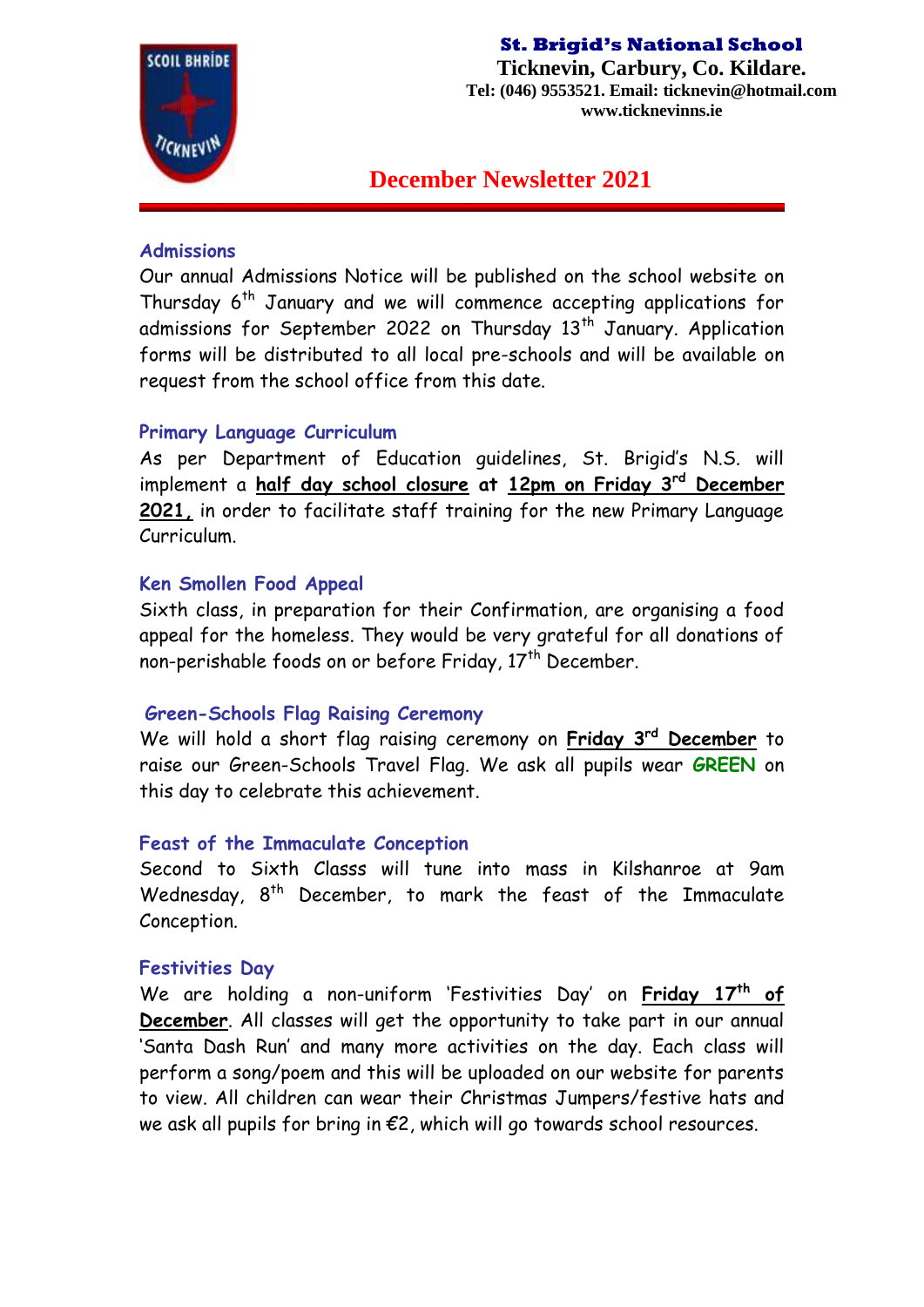

**Ticknevin, Carbury, Co. Kildare. Tel: (046) 9553521. Email: ticknevin@hotmail.com www.ticknevinns.ie**

# **December Newsletter 2021**

## **Parents' Association Christmas Bumper Raffle**

Unfortunately, due to Covid-19 our Annual Christmas Carol Service cannot take place this year. This is one of our biggest fundraiser each year. So, today we are announcing our **Bumper Christmas Raffle**, which will take place online through the school's e-payment facility – Aladdin. We will have some amazing prizes to be won. The funds raised by the Parents' Association are vital to the running of the school and will contribute to the ongoing enhancement of facilities and learning opportunities for our children.

Every family will receive an e-payment request via Aladdin on Monday, which allows you to 10 entries to the raffle ( $\epsilon$ 2 per entry). Please try to encourage your extended family, work colleagues and neighbours as best you can. Additional entries can be purchased if required by contacting the school directly on [secretary@ticknevinns.ie](mailto:secretary@ticknevinns.ie). The last date for purchasing entries will be Friday, December  $17<sup>th</sup>$  and the Raffle Draw will take place on Monday, December 20<sup>th</sup>, in the school.

We would be grateful if you could tap into any contacts you may have through work/business/family etc. who would perhaps consider making a donation or contribute to a Christmas hamper. All donations would be greatly appreciated (vouchers/hamper/wine/chocolates etc.). If you are in a position to donate, please send any items in with the pupils and the Parents Association will collect. Thanking you in advance for all your support.

## **Sadly, No Christmas cards this year between pupils due to Covid-19**

In previous years our pupils have enjoyed sharing Christmas cards with their peers, and on occasion very generously shared cards and presents with school staff. **This year we ask that these traditions do not take place.** In our efforts to minimise Covid-19 in our school community we feel this is warranted and thank you for your cooperation.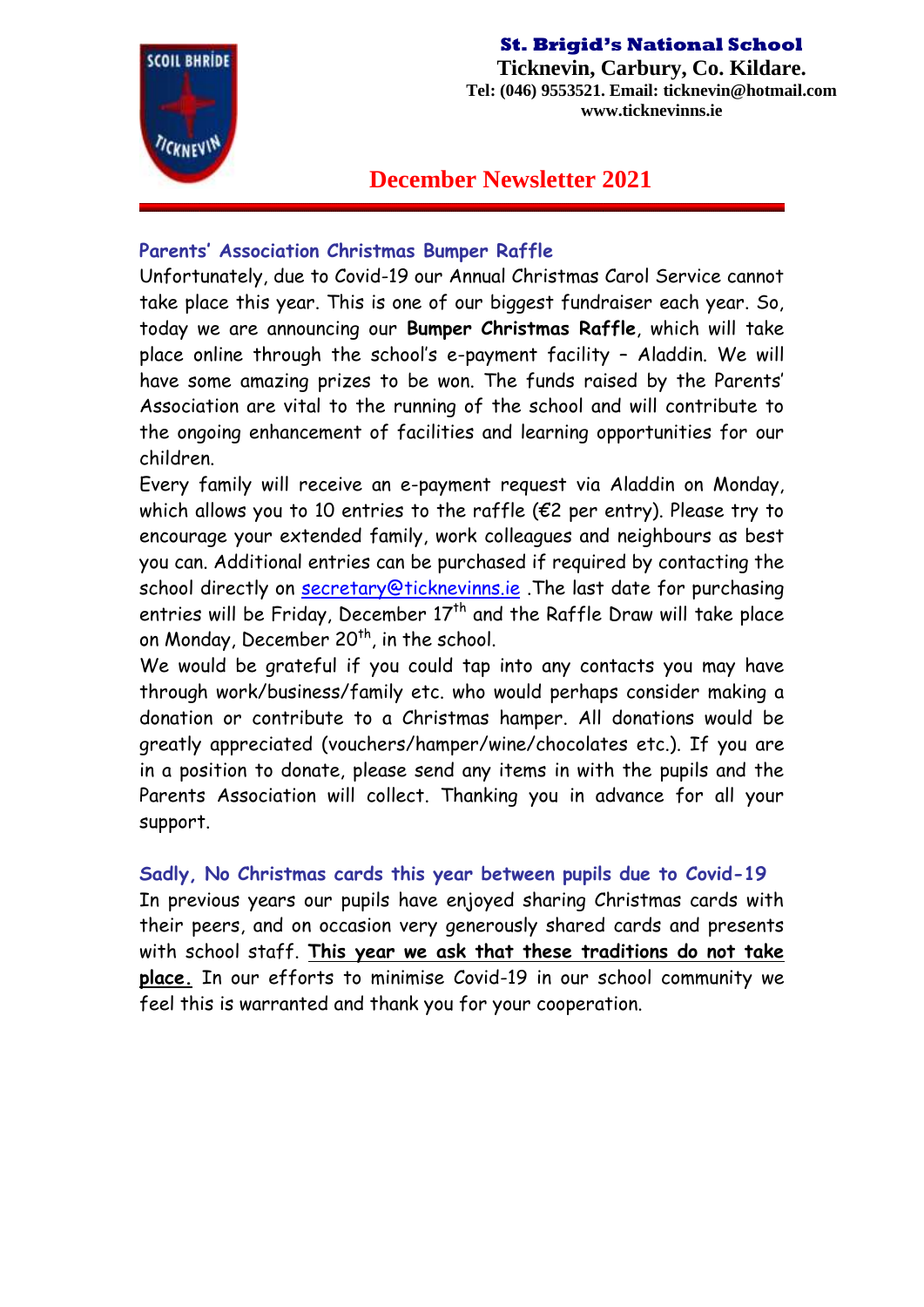

**Ticknevin, Carbury, Co. Kildare. Tel: (046) 9553521. Email: ticknevin@hotmail.com www.ticknevinns.ie**

**December Newsletter 2021**

## **Return to School Declaration Form**

Many thanks to all families who complete the return to school declaration form when necessary. You are reminded that this form, should be completed for **all** absences prior to your child returning to school. This, like many other measures, has been put in place to better ensure everyone's health and safety at this time. Your cooperation is both necessary and appreciated.